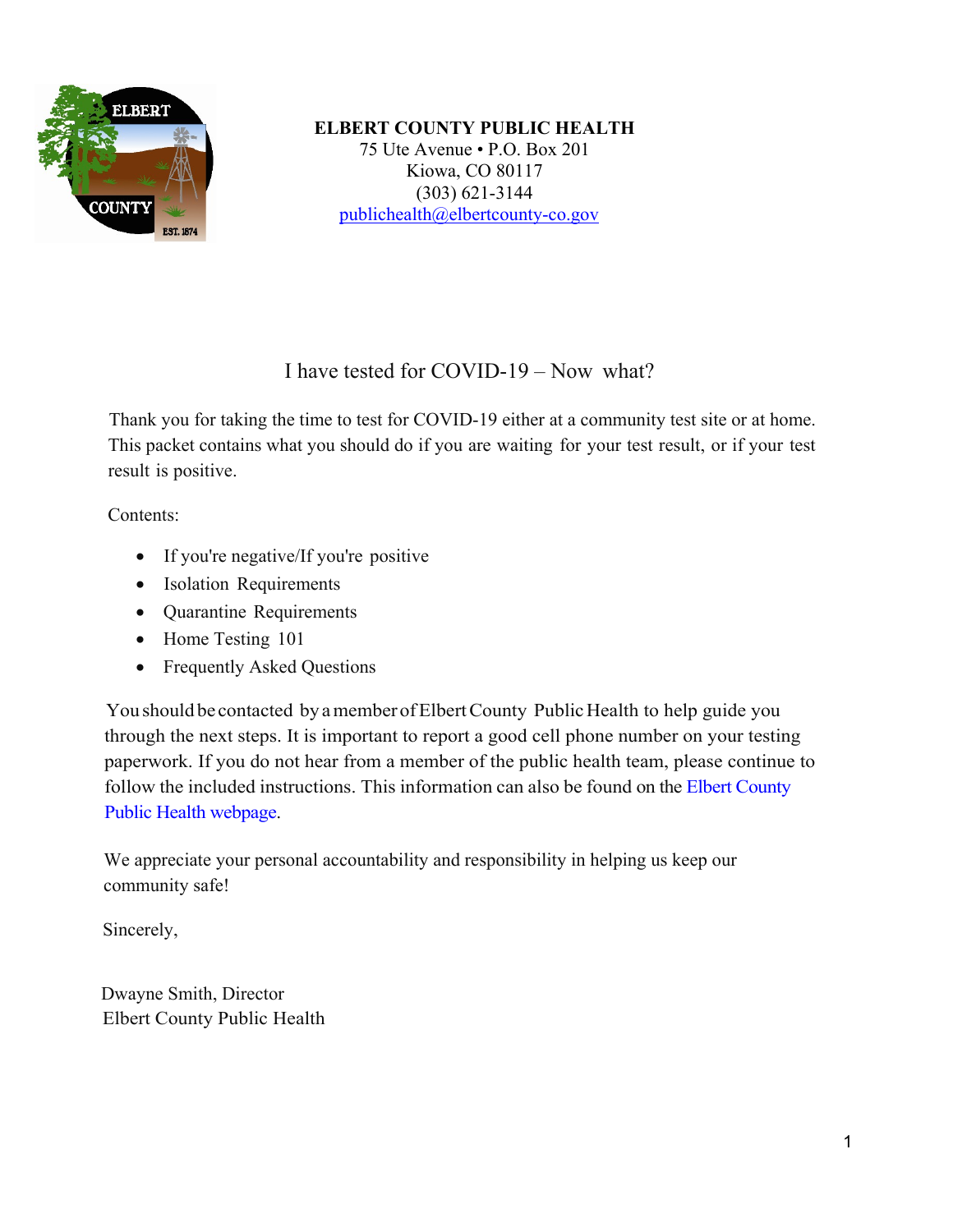#### **If your test results are negative:**

- If you still have symptoms of another illness, please try to stay away from others until you are feeling better.
- If your symptoms do not improve or get worse, consider testing for COVID again. Sometimes COVID-19 tests do not detect COVID, either because the viral load was low at the time of test, or the test simply was not accurate.
- If you have symptoms and close contact with a confirmed COVID case, you may wish to repeat the test, as a positive result may qualify you for [monoclonal antibody](https://covid19.colorado.gov/getting-covid-19-treatment)  [treatment](https://covid19.colorado.gov/getting-covid-19-treatment) if within 10 days of symptom onset.

## **If your test results are positive:**

- Follow isolation instructions presented in the Isolation Order in this packet.
- Contact all your close contacts with quarantine instructions from the Quarantine Order in this packet
- Read the FAQ if you have other questions
- Call ECPH at 303-621-3144 if these instructions are insufficient
- If the positive case is a child, please make sure your school or childcare center is aware.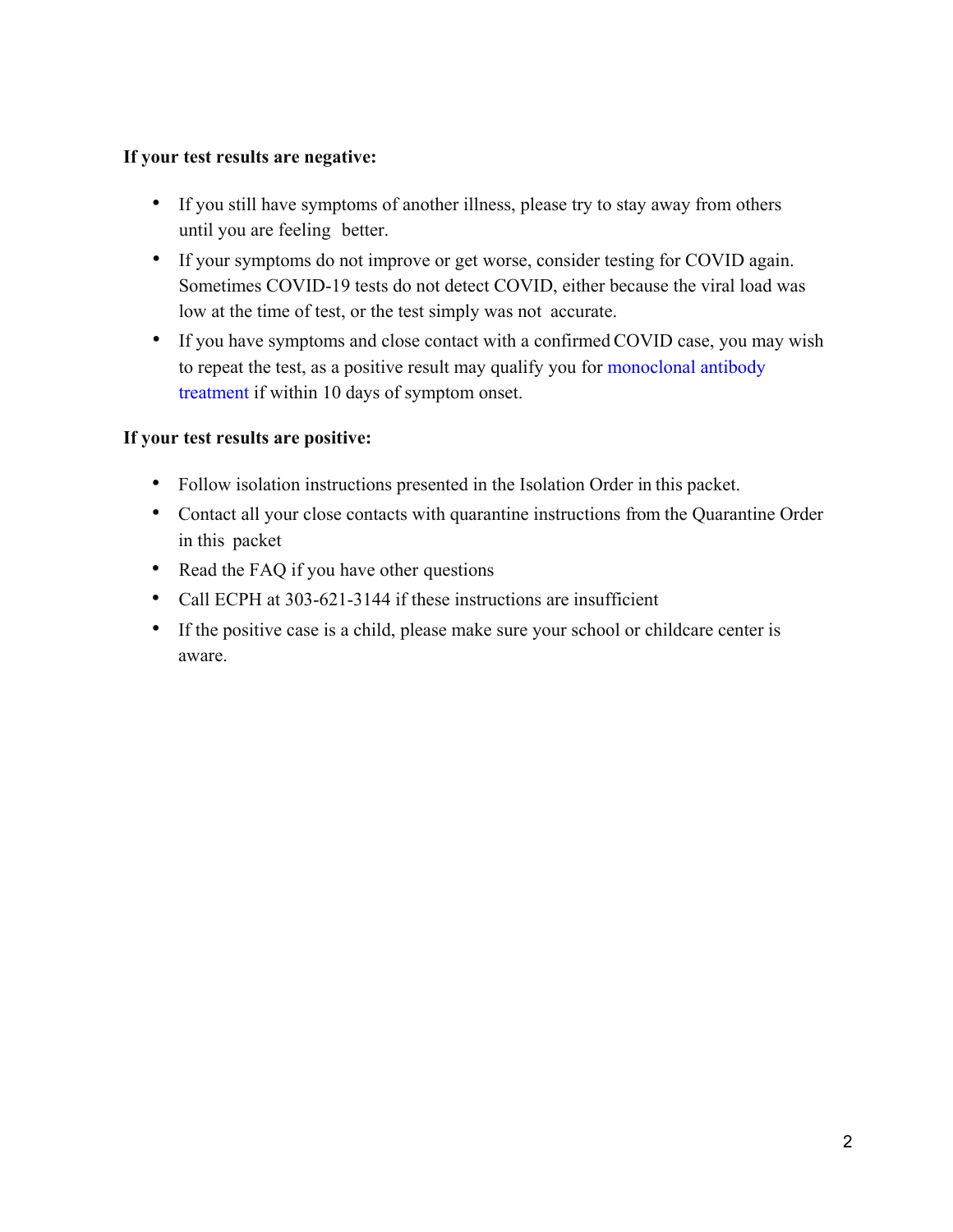## **COVID-19 Social Isolation Order**

Elbert County Public Health (ECPH) has determined that you have 2019 Novel Coronavirus disease, referred to in this document as "COVID-19." ECPH recommends that you follow the requirements listed below until it is determined that you are no longer potentially infectious.

**Effective immediately,** to protect the public's health and to prevent the further spread of the disease, you should comply with all listed requirements below:

- **You shall remain at your residence unless it is determined that there is another appropriate isolation location for you. You shall remain isolated until you meet the criteria to be released from isolation, which are listed below.**
- **You shall cooperate with health care professionals in the administration of necessary infection control measures, including those attached to this letter.**
- **You must follow these isolation guidelines whether you are vaccinated or unvaccinated**

Your length of isolation depends on if you are symptomatic or asymptomatic.

- If symptomatic:
	- o At least 10 days\* have passed since symptom onset **AND**
	- o At least 24 hours have passed since resolution of fever without the use of fever-reducing medications **AND**
	- o Other symptoms have improved.

\* A limited number of persons with severe illness may need to isolate for up to 20 days after symptom onset. If you do not meet the criteria above by day 10, please contact Elbert County Public Health.

- If asymptomatic with a positive test:
	- o Atleast 10 days have passed since the date of your first positive COVID-19 diagnostic test, assuming you have not developed symptoms since your positive test.
	- o If symptoms have developed, refer to the symptomatic criteria above.

You are not required to have a negative test to return to work, school, or other activities. The CDC recommends ending isolation and precautions for persons with COVID-19 using the symptom-based approach listed above. If you have any questions about isolation, please contact Elbert County Public Health at (303) 621-3144.

Dwayne Smith, Director Elbert County Public Health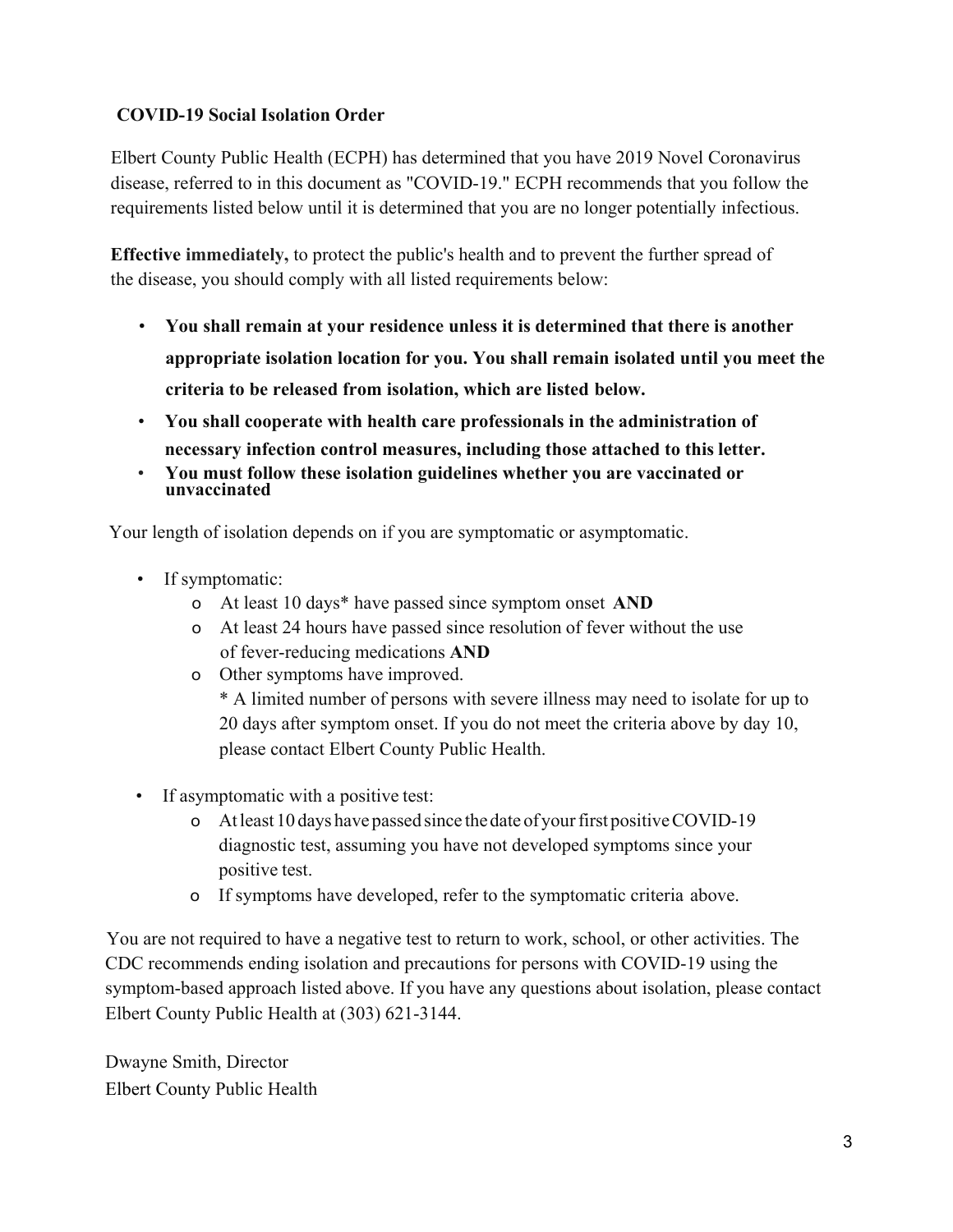#### **Instructions for Home Isolation**

#### **While in Home Isolation**:

- **Stay home exceptto get medical care.** If you need to see a doctor, call before you go and tell them that you are positive for COVID-19. If it's a medical emergency, call 9- 1-1 and tell them you have COVID-19.
- **Stay separate from other people and petsin your home.** If possible, stay in a separate room and use a separate bathroom. Anyone whom you have close contact with during your isolation period, will be required to restart their quarantine period on the day of their last exposure to you. For more information about this quarantine start and end times, please refer to [CDC guidance.](https://www.cdc.gov/coronavirus/2019-ncov/your-health/quarantine-isolation.html)
- **Wear a facemask.** If you can't stay in a separate room, always wear a facemask when you are around other people.
- **Wash your hands often.** Wash with soap and water for at least 20 seconds.
- **Cover your coughsandsneezeswith a tissue.**Throw the tissueawayimmediately and wash your hands.
- **Avoid sharing household items like dishes, glasses, towels, and bedding.** Wash items with soap and water after use.
- **Clean surfaces like countertops, tabletops, doorknobs, phones, tablets, and bathrooms daily.** Use household cleaners according to the instructions on the label. Wear gloves while cleaning and wash hands afterwards.
- **Encourageyourclose contacts to get tested, especially if symptomatic.** Tests are most accurate around seven days after exposure to a positive case. A close contact is defined as having direct contact or being within 6 feet for a total of 15 minutes or more.

#### **When to seek medical care**

Most people with COVID-19 have mild illness and recover within a few weeks. If you feel like your illness is getting worse, call your doctor. Signs of getting worse may include having a hard time breathing, feeling short of breath, or being unable to keep down liquids.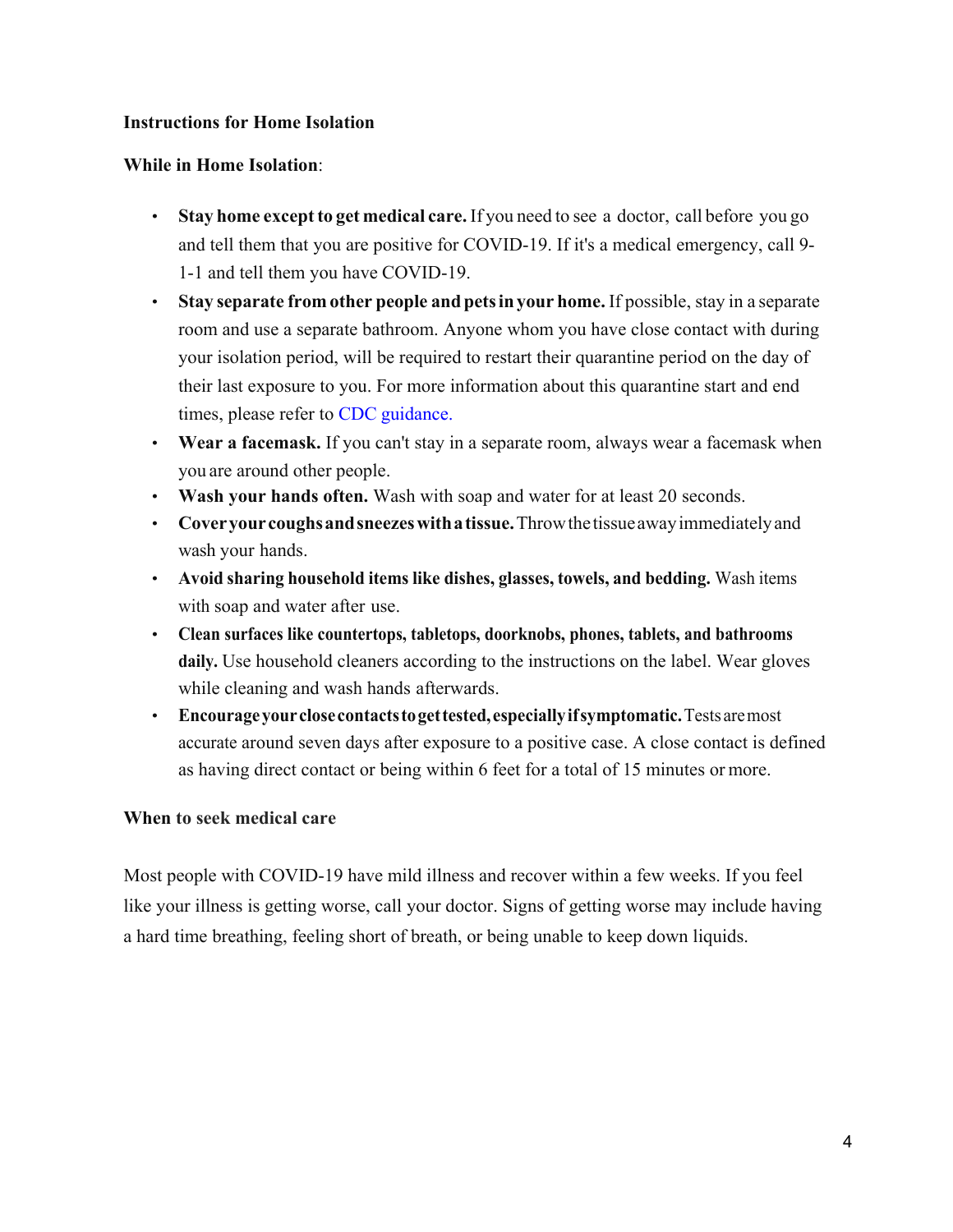## **COVID-19 Quarantine Order**

You are receiving this letter because you have been in close contact with someone infected with the 2019 Novel Coronavirus disease, referred to in this document as "COVID-19." ECPH recommends that you follow the Quarantine Order guidelines listed below:

## **If you are vaccinated, quarantine is not required. However, we ask that you:**

- Monitor symptoms for 14 days perguidelines below.
- Wear a mask in public indoor settings for 14 days or until you receive a negative test result.
- Test 5-7 days after exposure of positive contact.
- Isolate and get tested as soon as possible if you develop symptoms.

## **If you are unvaccinated, quarantine is required for 7-14 days. Your quarantine period starts on the day after your last contact with the positive case. Quarantining means:**

- Restrict activities outside your home. Don't go to work, school, or public areas.
- Avoid using public transportation, rideshares ortaxis.
- Clean your hands often and cover your cough orsneeze.
- Avoid sharing personal household items with others in your home.
- Clean high-touch, shared surfaces in your home afteruse.
- More instructions can be found at<https://covid19.colorado.gov/how-to-quarantine>.

#### ECPH requires that **unvaccinated individuals**follow the Quarantine Order guidelines listed below:

- Monitor yourself daily for symptoms. Anyone who develops symptoms within 14 days after exposure, must isolate and contact Public Health. If necessary, seek medical care and testing for COVID-19, calling your doctor before you show up.
- Quarantine may end after 10 days if the close contact has no symptoms. Continue to monitor symptoms and wear a mask in public indoor settings through Day 14.
- Quarantine may end after 7 days (and no earlier) if the close contact has no symptoms and has tested negative on day 5 or later. Continue to monitor symptoms and wear a mask in public indoor settings for 14 days.
- 14-day quarantine remains the gold standard. People who live in congregate or residential care facilities (long-term care facilities, prisons, homeless shelters, etc.) are expected to fulfill the full 14-day quarantine.

## *Review the graphics at the very end of this document for* a *visual explanation.*

## **If you're a close contact** - **when should I get tested?**

• Symptomatic - test right away.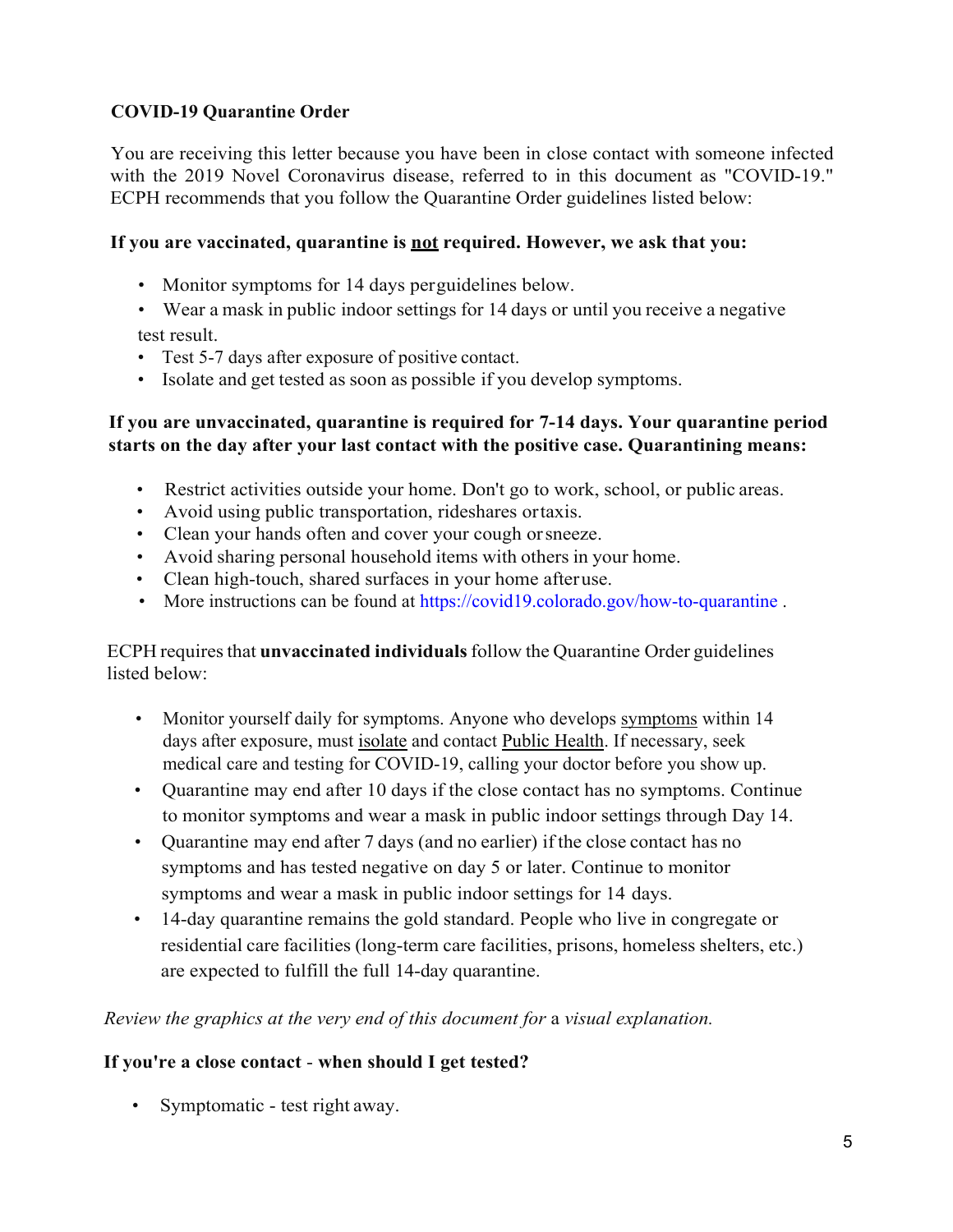- Asymptomatic and vaccinated test at day 5 -7.
- Asymptomatic and unvaccinated test day 5 or later, fulfill quarantine through at least day 7.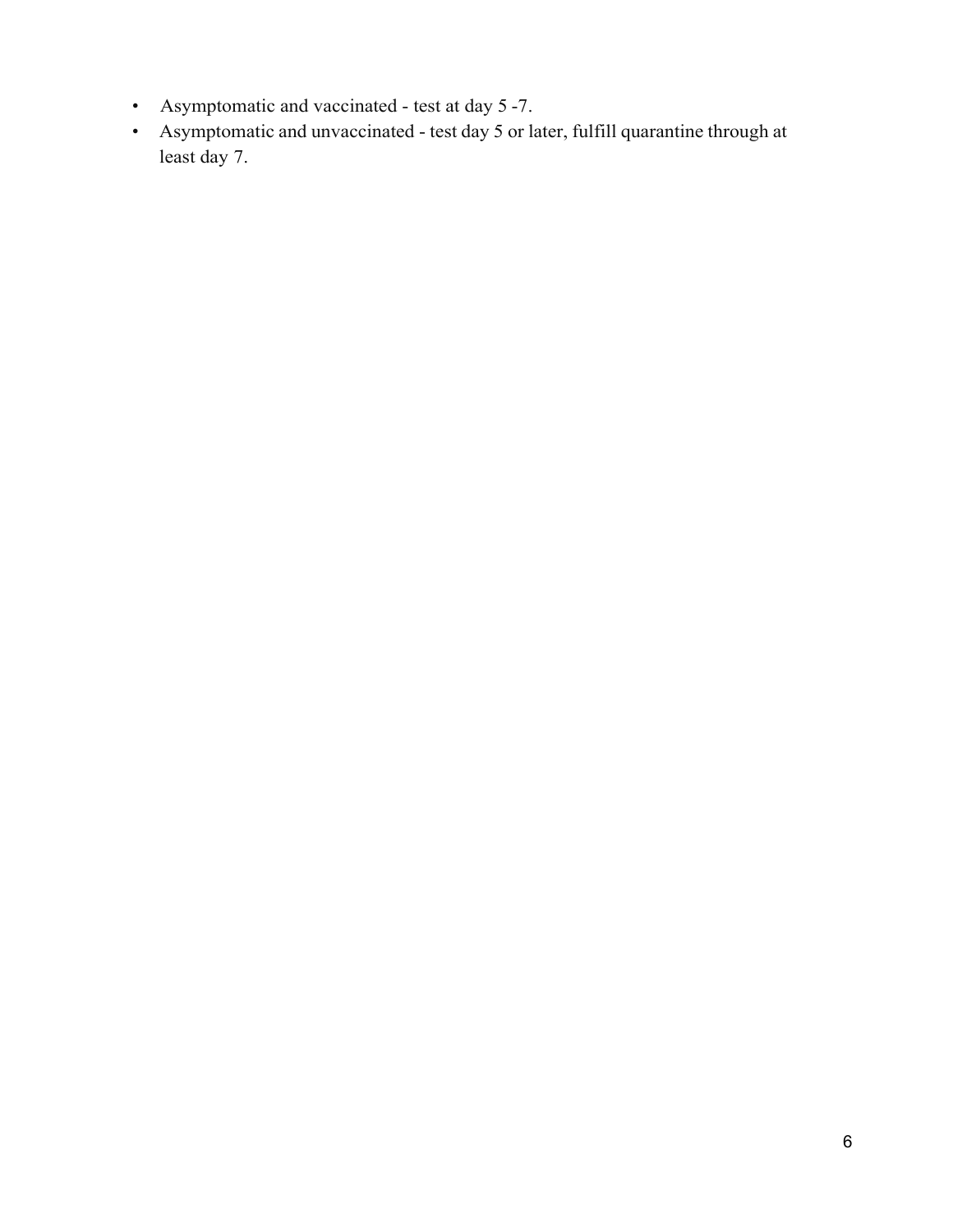Elbert County Public Health offers free BinaxNOW COVID-19 antigen testing Monday through Thursday, providing results in approximately 15 minutes. To make an online appointment, please visit our [registration page.](https://www.signupgenius.com/go/10c0f4eabab2ba7fdc16-rapid) Free PCR testing is available every Thursday 10:00 am – 3:00 pm in the Exhibit Building at the Elbert County Fairgrounds in Kiowa. No appointment is required, and results are typically provided within 24 hours.

We know quarantine is very challenging. The goal of quarantine is to keep someone *who came*  into contact with COVID-19 and might become infected away from others to prevent the spread of the virus. People who have COVID-19 are contagious 48 hours before they start showing symptoms. Without quarantine it would be easy for someone to spread COVID, even before they knew they were sick. While remaining in one location is preferred, if there are activities that will make your quarantine experience more manageable while having NO CONTACT with other people, such as independent work or exercise, they are permissible by ECPH.

Your close contacts and family members (who are considered secondary contacts) can continue going to work and school unless you become sick and test positive. If you become symptomatic, or test positive, everyone who is unvaccinated that you had close contact with during the 48-hour period before symptoms started (or before you took your positive COVID test if asymptomatic), will have to quarantine for 7-10 days from their last close contact with you.

If you have further questions, please contact Elbert County Public Health at 303-621-3144.

Sincerely,

Dwayne Smith, Director Elbert County Public Health

| <b>Sunday</b>                        | <b>Monday</b>                                                     | <b>Tuesday</b>                                           | Wednesday                           | <b>Thursday</b>                               | <b>Friday</b>       | <b>Saturday</b>                 |
|--------------------------------------|-------------------------------------------------------------------|----------------------------------------------------------|-------------------------------------|-----------------------------------------------|---------------------|---------------------------------|
| 29                                   | 30<br>Exposed to<br>positive<br>COVID-19 case                     | Quarantine<br>Day 1                                      | $\mathbf{2}$<br>Quarantine<br>Day 2 | Quarantine<br>Day 3                           | Quarantine<br>Day 4 | Quarantine<br>Day 5<br>May test |
| 6<br>Quarantine<br>Day 6<br>May test | Quarantine<br>Day 7<br>May test                                   | If negative test<br>On Day 5-7,<br>Quarantine<br>lifted* | q                                   | 10<br>If not tested,<br>Quarantine<br>lifted* | 11                  | 12                              |
| 13                                   | 14<br>Continue to<br>monitor for<br>symptoms<br>through<br>Day 14 | 15                                                       | 16                                  | 17                                            | 18                  | 19                              |

\* Quarantine may be lifted, only when a person has remained symptom-free the entire quarantine period.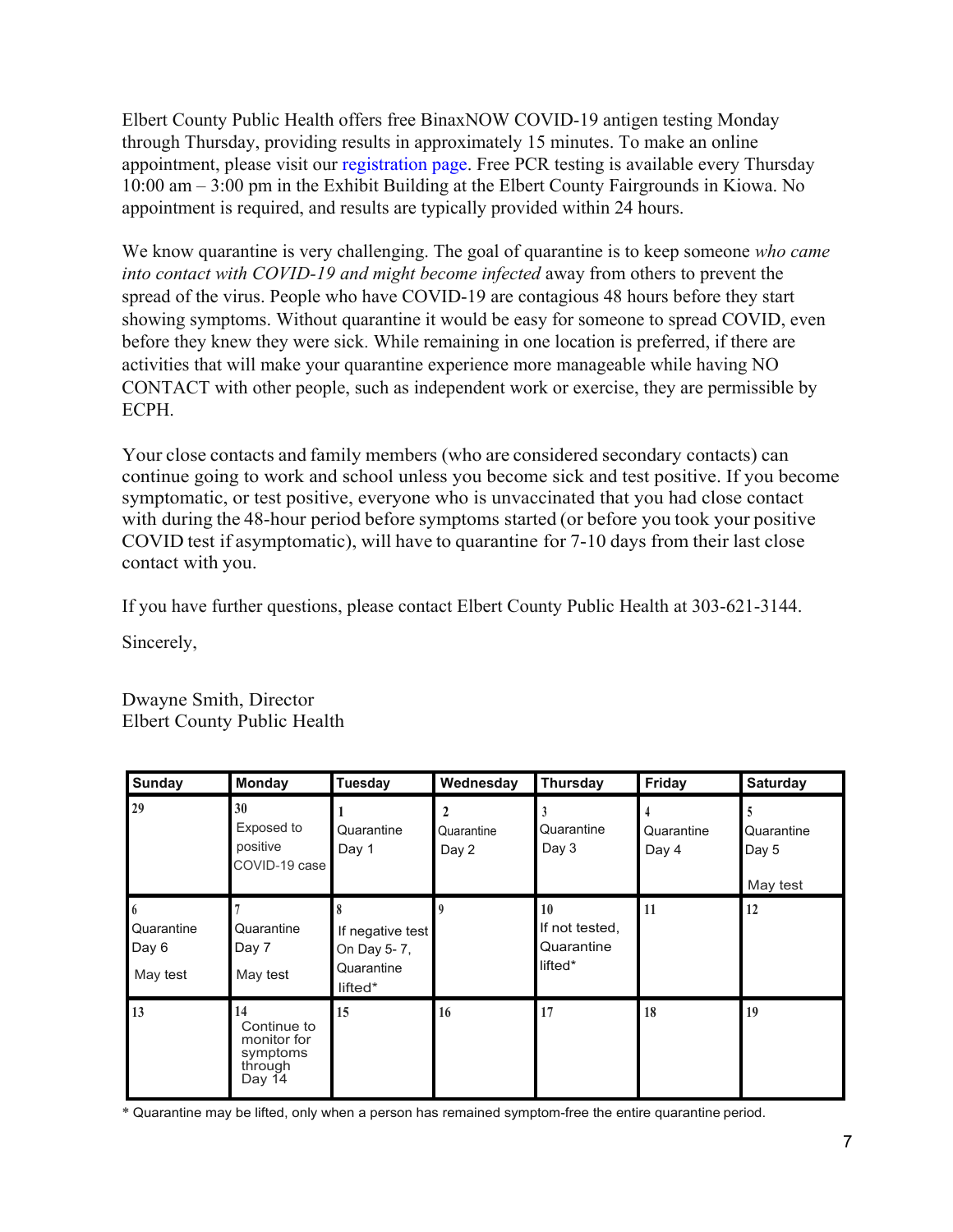#### **HOME TESTING 101**

#### **If you test positive via a home test, please visit** <https://covidbinax.colorado.gov/>**to report your positive test.**

- You'll need to make an account then enter the information of the positive test.
- Once you do that, Elbert County Public Health will automatically be notified of this positive test.
- **Follow isolation instructions presented in this packet.**
- **Notify your close contacts with quarantine instructions, presented in this packet.**
- Notify your employer, church, and/or school about your positive test.

ECPH supports the use of home COVID-19 tests in most situations. Here's what you need to know about home testing:

- At home tests are typically rapid antigen tests. You can find them at many stores, or you can order online.
- This type of test is most accurate if you have symptoms.
- They can also be used to check yourself before going to school, an event, etc. though they may produce a false negative (meaning you could have COVID, but the test isn't sensitive enough to pick it up).

Your employer or school may not accept a negative home test to end quarantine early or return to work. Please check with your employer or school about their policies.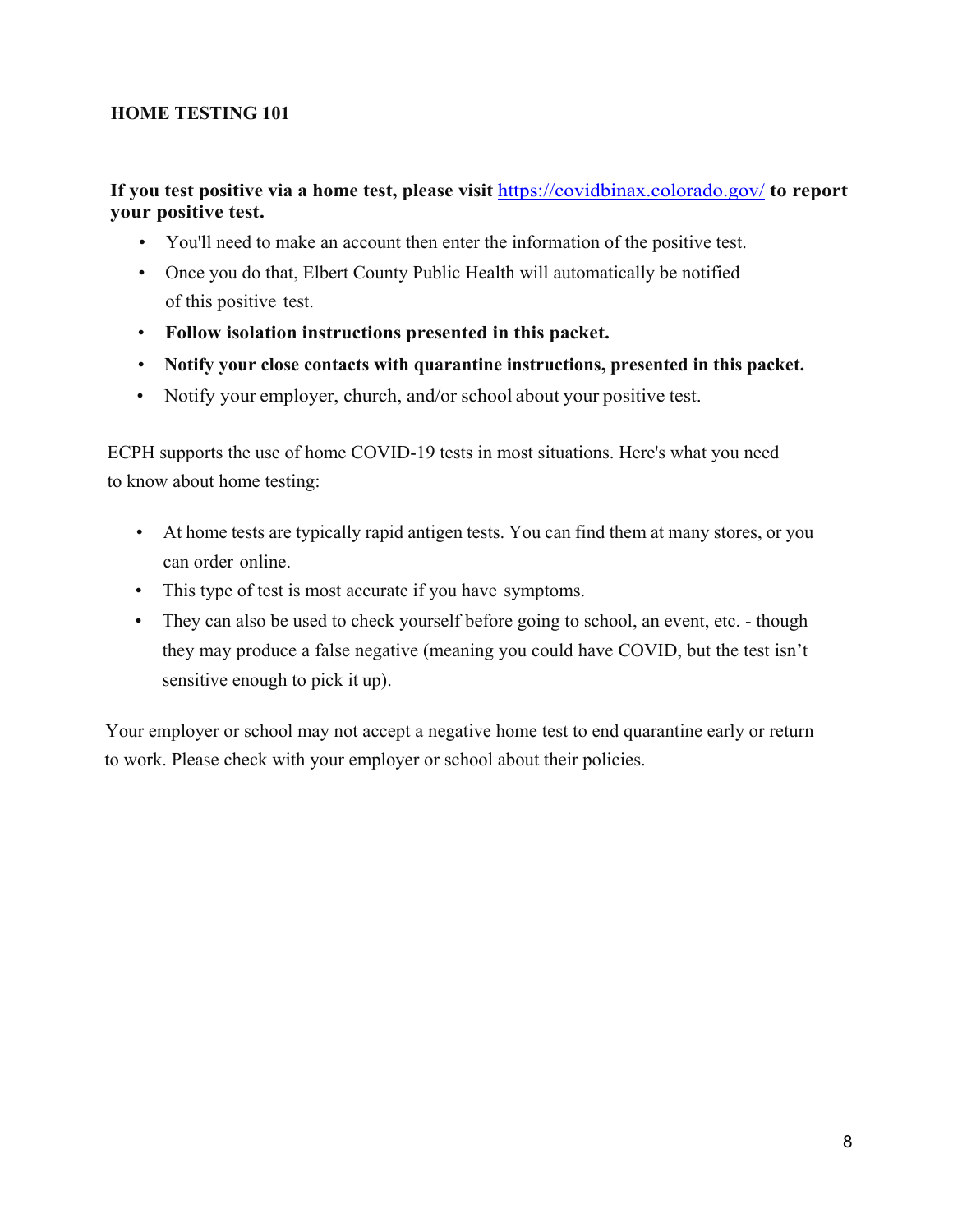## **FREQUENTLY ASKED QUESTIONS**

#### **Isolation**

#### **I just tested positive. How long is my isolation?**

If symptomatic, stay isolated until after

- At least 10days since symptoms first appeared **AND**
- At least 24 hours with no fever without the use of fever-reducing medications **AND**
- Symptoms have improved

If asymptomatic (no symptoms, just a positive test), stay isolated until after

• At least 10 days have passed since the date of your first positive COVID-19 diagnostic test

#### **What if I'm positive but I've had symptoms for weeks? Is my isolation already**

**over?** That's a hard question to answer. If you've tested positive but it's hard to pinpoint when your symptoms started, please contact ECPH at 303-621-3144. A nurse or contact tracer can help you determine your isolation period.

#### **Is it possible to isolate when I live in a household with others?**

Yes, it is possible. If you are truly able to stay away from others in your house, you may isolate in the same house as your family. This could mean staying in a separate room or area of the house, utilizing the kitchen and bathroom when nobody is around and disinfecting after use, and wearing a mask whenever moving around rooms where others might be after you. If possible, it's best to isolate completely away from your family.

## **What if I don't meet the requirements to end isolation after 10 days? Can isolation last longer?**

A limited number of persons with severe illness may need to isolate for up to 20 days after symptom onset. If you do not meet the criteria above by day 10, please contact Elbert County Public Health.

#### **Do I need a negative test to return to work or school?**

No. Once you've met the criteria to end isolation you are clear to return to work or school. You can test positive for up to 3 months after your initial COVID-19 diagnosis. We do not recommend testing for 90 days after having COVID.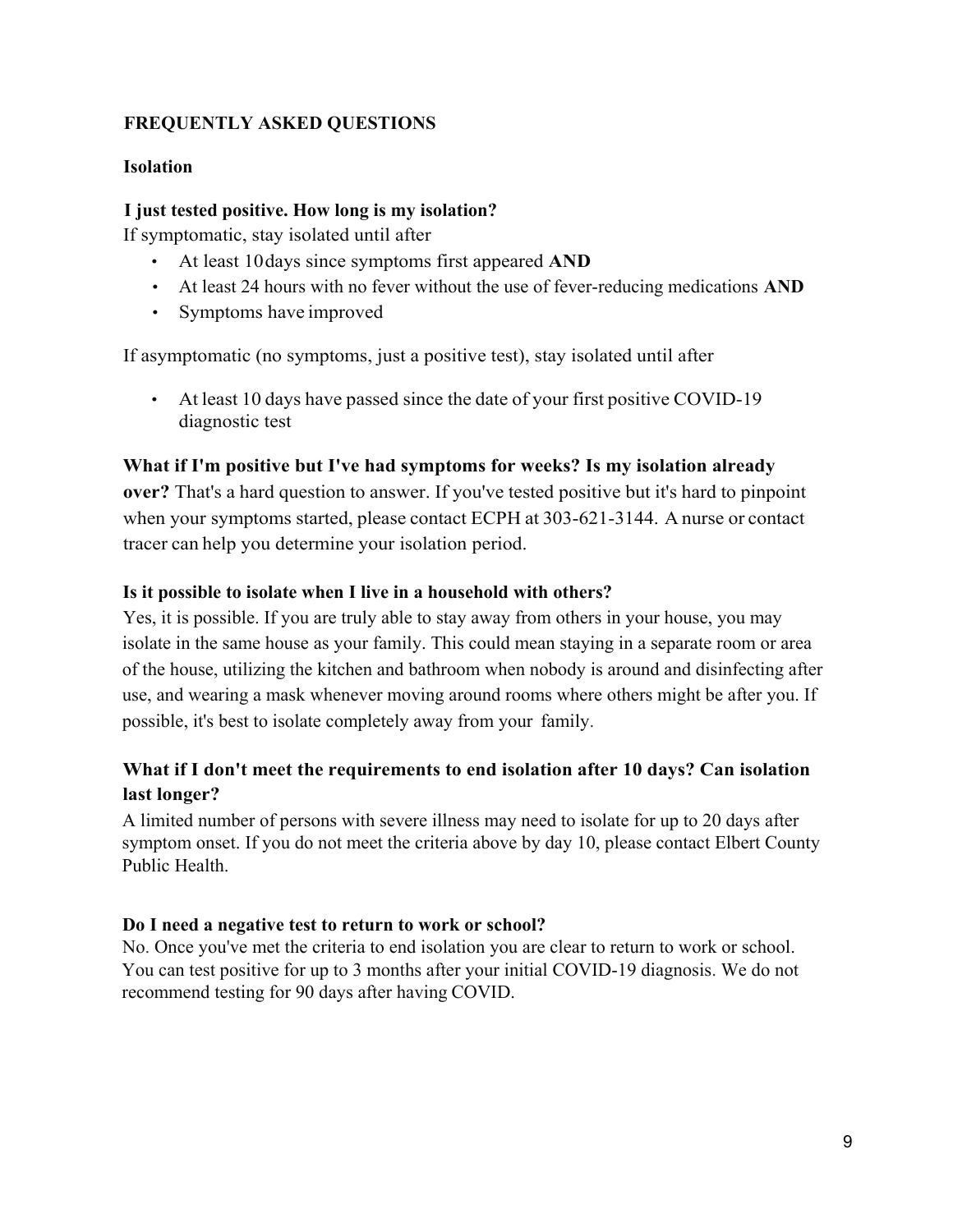## **Quarantine**

#### **What makes someone a close contact?**

A close contact is someone who is within 6 feet of a positive case, for 15 minutes or more cumulatively. You may also be a close contact if you had a briefer, but more physical, interaction such as kissing, sharing silverware, etc.

#### **What does a vaccinated close contact need to do?**

If you are a vaccinated close contact, you do not need to quarantine. You need to watch for symptoms, get tested on day 5-7, and wear a mask in indoor public places for 14 days or until you receive your negative test results.

If you develop symptoms, test right away, regardless of vaccination status.

#### **What does an unvaccinated close contact need to do?**

If you are an unvaccinated close contact, you should quarantine for 7-10 days from your last exposure to the positive case. So, if you spent time with the positive case on Friday, day 1 of quarantine is Saturday. You may PCR test on day 5-7 after exposure and be released from quarantine after day 7 is complete. If you do not test, you should complete 10 full days of quarantine.

If you develop symptoms, test right away.

#### *If you come into close contact again with any positive case, your quarantine starts all over.*

#### **What if a close contact already had COVID?**

If you had COVID in the last 90 days, you do not need to quarantine. If it's been longer than 90 days and you're unvaccinated, you need to quarantine.

# **What if I'm positive and I live in a family with both vaccinated and unvaccinated people?**

These situations are complicated. Here are the main things you need to know:

1. Your unvaccinated family member's quarantine begins on their last day of contact with you, the positive case. If you are able to FULLY isolate away from your family (such as in another house, or a separate room), their quarantine can start after their last contact with you. If you cannot isolate away from your unvaccinated family members, their quarantine starts after your isolation is over (after day 10). If the positive case is unable to isolate away from the unvaccinated family members, they will be out of school/work for 17 days (10 days of your positive isolation  $+7$ days of their quarantine), if they test negative, if they have tested positive isolation period is for 20 days. (10 days of your positive isolation + 10 days of their own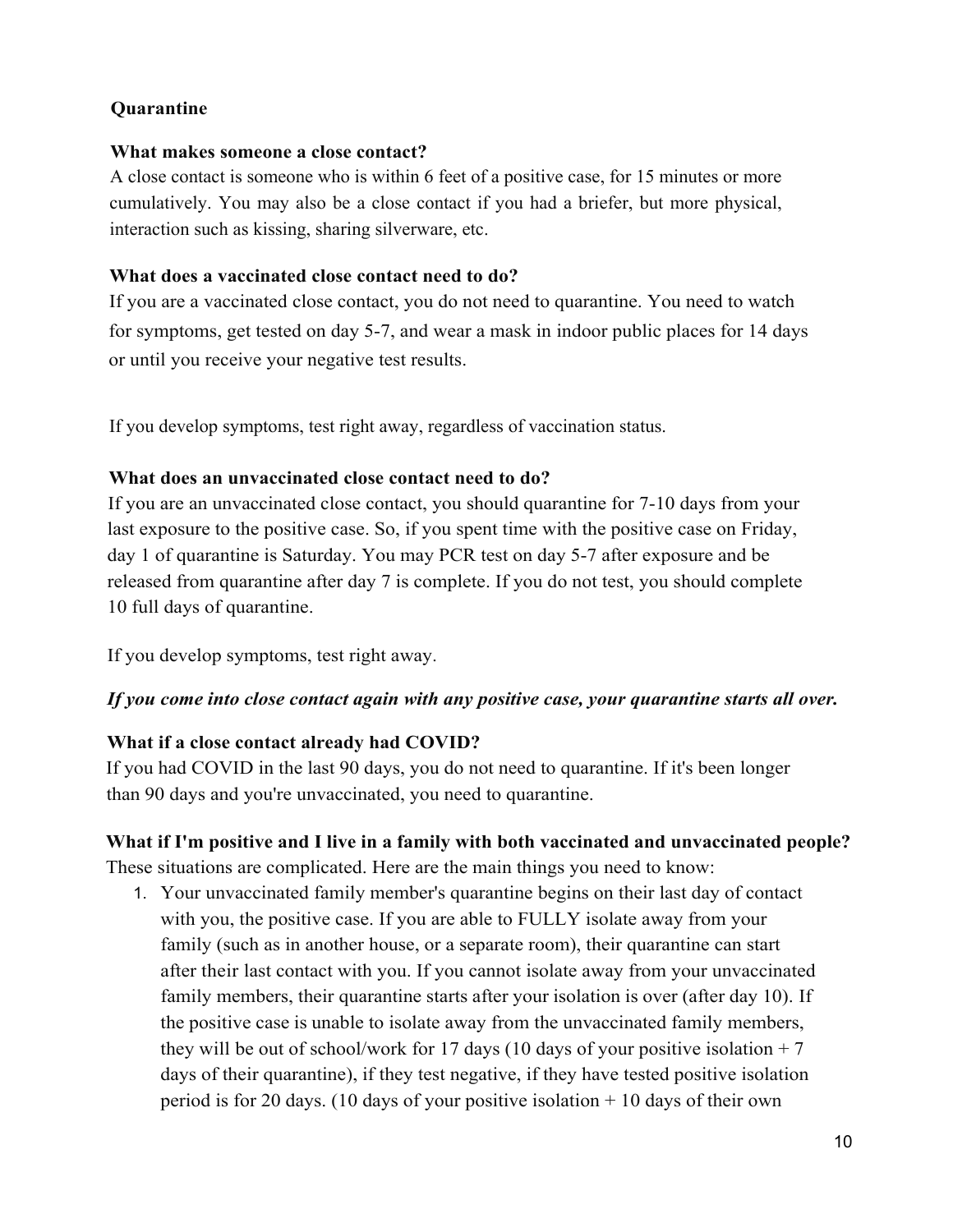isolation time).

2. Your vaccinated family members do not need to quarantine away from you, although because breakthrough cases are possible you should try to stay away from one another as much as possible.